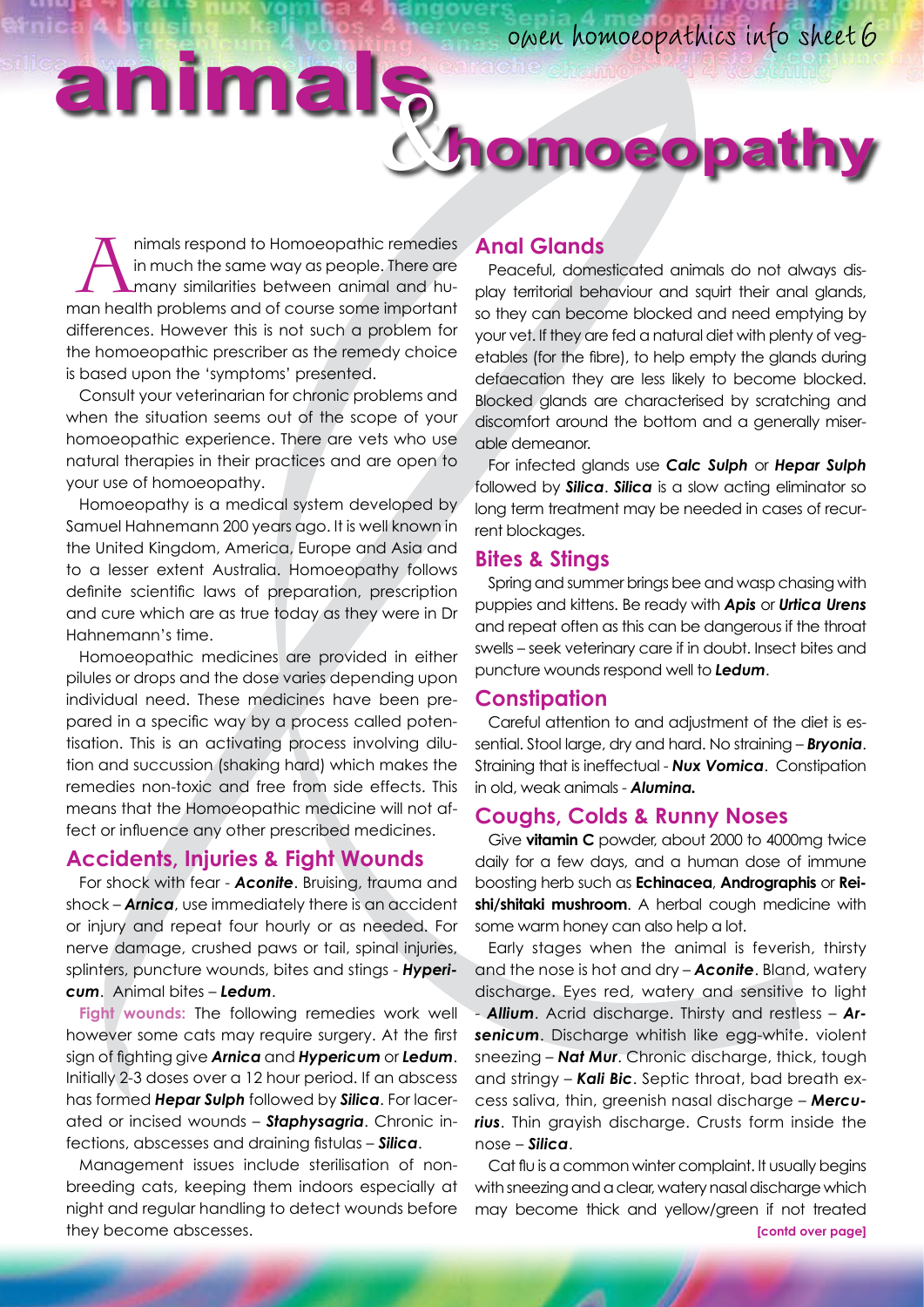effectively. In some cases it can progress to bronchitis and pneumonia. Use any of the above remedies depending on the stage.

For kennel cough in dogs use *Aconite* in the early stages for a rough, loud, barking cough, especially at night. Then later, other remedies to consider include *Bryonia*, *Phosphorus*, *Drosera* and *Ant Tart*.

### **Dental Health**

Dogs and cats who chew raw meaty bones at least four days a week have clean white teeth and healthy gums and rarely need their teeth scaled or removed.

Cooked bone is not suitable as it is not digestible and can cause problems. Any raw bone that is a suitable size for your animal to have a good chew at (ie get its teeth into!) is safe. Raw chicken necks or raw white bait fish for cats and toy breed dogs are usually about the right size, and raw chicken wings, raw lamb necks, or raw chicken frames are good for medium to large dogs. If they are not used to chewing bones, introduce them gradually over about a month.

# **Diarrhoea & Vomiting**

If symptoms persist seek help from your vet as animals can dehydrate quickly. *Aconite* is very useful in the first stages of stomach upsets and diarrhoea. Vomiting and diarrhoea with loss of appetite - *Arsenicum Album*. Persistent vomiting and nausea - *Ipecac*. Vomiting yet still has an appetite – *Phosphorus*. After rich and fatty or creamy food - *Pulsatilla*. Upset stomach and bloating from overindulgence – *Nux Vomica*. Violent purging with rapid exhaustion and dehydration – *Veratrum* and seek veterinary advice.

# **Dietary Needs**

Dogs and cats do not thrive on packaged, processed food or an excess of food from the family table. Meat and poultry byproducts used in many commercial pet foods are often of a poor standard and may contain entrails, feathers, sawdust and various leftovers not fit for consumption. Most of the preservatives added to canned and dry foods don't even bear contemplating.

Your dogs' digestive system is designed for a mainly raw food diet and many common health problems disappear when changes are made to dietary intake. Generally speaking dogs do well on 60% raw meat and bones and 30- 40% fruit and vegetables. Add to this a good quality nutritional supplement.

Cats are strict carnivores and have a high protein requirement. Their diet should be totally raw and consist of 90% raw meat and bones, 10% vegetables and a nutritional powder supplement.

Just as humans benefit from a short period of fasting and a gentle spring detox our pets also thrive on a few days of a simple vegetable juice and broth diet to rest the digestive organs.

# **Emotional Upsets**

Domestic animals usually make strong emotional connections with their owners and may exhibit problems when their home life is upset. In these situations animals respond very well to carefully chosen flower essences and homoeopathics.

Problems may develop after a change involving a loss of territory, relationship or attention. Health can be affected by recurrent feelings of tension, anxiety, depression, anger and other emotional upsets in the home. The owner's attitude and expectations about illness or a disturbance may affect the pet's own health.

When seeking professional advice mention other contributing factors such as family stress and grief which may be impacting on the health or emotions of your pet. If your practitioner does not think that these factors are important then seek advice from someone with a more holistic approach.

**Anxiety and fear:** Anticipatory anxiety and excitement - *Aconite*. Fear and apprehension is common before any ordeal. Fears of heights, crowds, closed spaces etc. May have diarrhoea – *Argent*  **Nit.** Emotional excitement and apprehension – quiet, subdued and trembling - *Gelsemium*. A heightened state of anxiety and restlessness especially in fussy, chilly animals – *Arsenicum*. Nervous animals to strengthen the nervous system – *Kali Phos*.

**Barking and behavioural problems:** Dogs bark for a variety of reasons. Some bark for the sheer joy of being alive, but persistent barking often indicates that there is a serious underlying problem.

Some common reasons for barking include: Attention seeking behaviour, territorial aggression, boredom, separation anxiety, play. Consider a flower essence combination or specific homoeopathic remedy.

**Boarding Kennels or Home Alone:** A few days before your dog or cat goes boarding, give a top up dose of *Kennel cough* 30c or *Cat Flu* 30C. Also give a few days of **Vitamin C** powder and **Echinacea/five mushroom** or other immune boosting herb in the animal's food.

Start *Ignatia* daily from a couple of days before boarding, and/or the Bach remedy combination – **Rescue Remedy** (for stress), **Honeysuckle** (for grief) and **Walnut**  (for adaptation to change).

**Grief, separation and stress:** Anxious and restless, fears change – *Arsenicum*. Clingy and moody – *Pulsatilla*.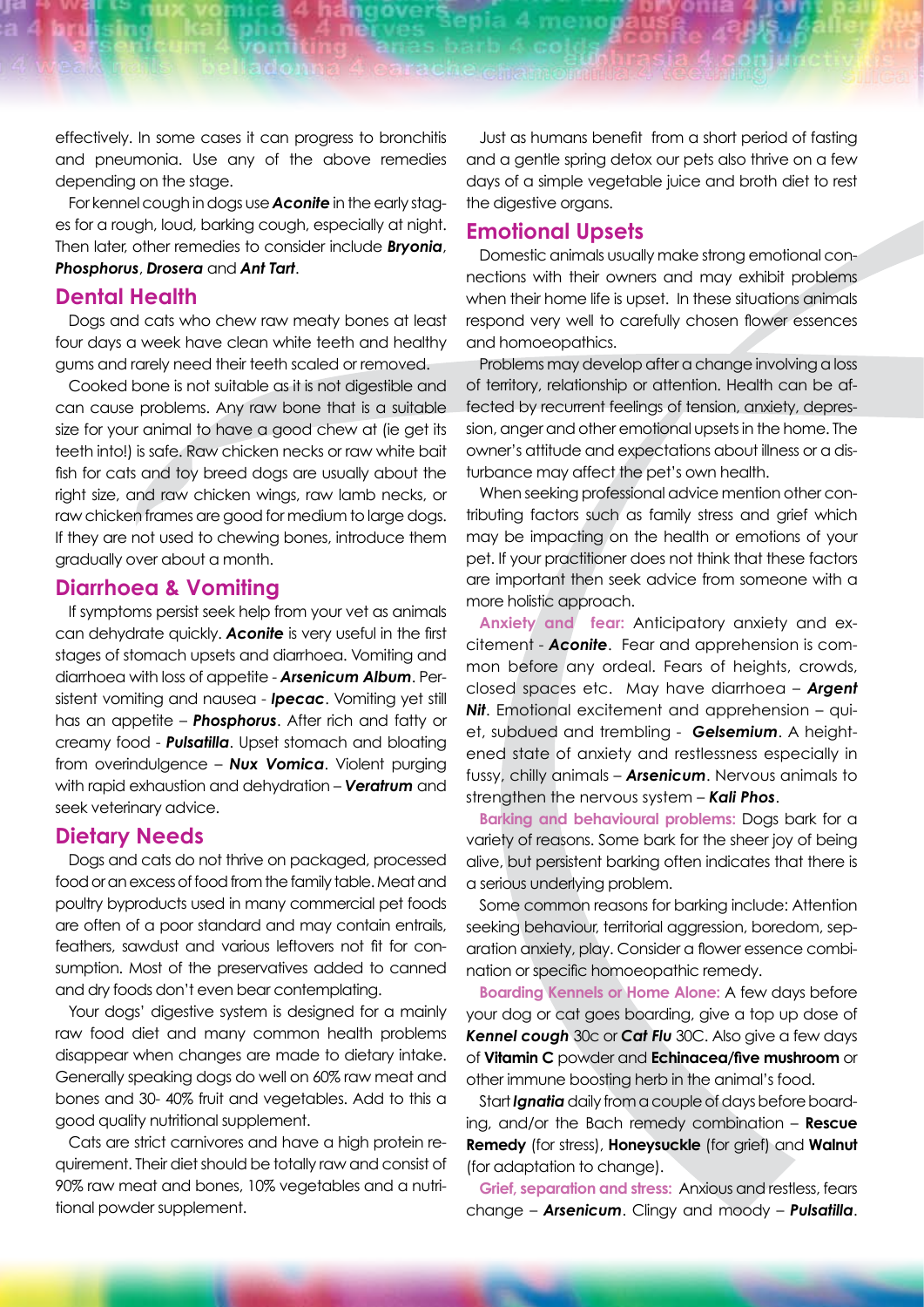Sad, sighing and changeable, off their food – *Ignatia*. Withdrawn and wants to be alone – *Nat Mur*.

**Jealousy:** Animals established in a home may suffer emotional problems when new arrivals appear. Consider *Nat Mur* or *Ignatia*. *Lachesis* if they are vicious and attack the newcomer. *Pulsatilla* if they demand attention, a remedy for sibling rivalry. **Staphysagria** for sulking, growling and withdrawal. Also **Star of Bethlehem**, **Holly**, **Walnut, Willow, Beech** and **Honeysuckle**.

#### **Fleas**

Homoeopathically *Pulex Irritans* made from "flea" can be taken internally to boost resistance. The essential oils **Bergamot, Eucalyptus, Geranium** and **Lavender** are effective insect repellents.

Add the oils to a bath or sponge through a mixture in tepid water. For cats stroking through a few drops on the palm may be easier. A spritzer sprayed around bedding, carpets and doorways acts as a deterrent.

Add ample nutritional or brewers yeast and garlic to the diet and steer clear of chemical insecticides and shampoos that are dangerous to the animal and to family members who breathe in the chemicals.

# **Heat Exhaustion**

Heat exhaustion is serious and requires rapid cooling and monitoring of body temperature; immerse the animal in cold water being very careful not to over cool the body and contact your vet for advice.

Restless with intense thirst and high anxiety - *Aconite*. Prostration, trembling - *Gelsemium*. Pulse strong and rapid, pupils fixed and dilated, sensitive to noise, light and movement - *Belladonna*.

Face congested, rolling of head from side to side, no thirst - *Apis*. Clammy and collapsed - *Carbo veg*.

#### **Immunisation**

This is a complicated issue and differs from case to case. However the following points should be considered:

- If vaccinating give the homoeopathic disease nosode as well.
- Only give puppies and kittens the necessary vaccines individually rather than the 5 in one.
- Wait until the animal is at least 8 weeks old.
- Before giving boosters ask your vet to check antibody levels with a blood test.
- See your holistic vet for a more individual approach to vaccination or if you feel your animal is suffering ill health as the result of vaccines.

#### **Joint Pain & Arthritis**

As animals age they may be slower to rise due to stiffness, experiencing lameness from sore muscles or joints. There are several things that you can do to minimise their discomfort.

Feed a natural diet - thereby ensuring an adequate intake of the nutrients required to support ligament and bone repair. Add **vitamin E** and **vitamin C** 500 - 2000mg per day depending upon size. The herb **Alfalfa** is extremely rich in nutrients and alkalinizing. It improves the appetite and supports the digestion and joints by balancing the over-acid system. **Garlic** is also important for the joints and can be added to the diet. In addition these animals benefit from sleeping on a padded, raised bed, warmth and non-weight bearing exercise (eg swimming).

Acute symptoms with swelling, redness, pain and possibly fever responds well to *Belladonna*. *Rhus Tox* suits inflammation, pain and stiffness which is most apparent when the animal gets up after a long rest. Once moving about it starts to loosen and feel better. *Bryonia* symptoms are much worse from movement, better from firm pressure and lying still. *Silica* is important in symptoms when the joint stiffness, pain and distortion gets worse as the animal gets older and can be given regularly with other indicated *Tissue Salts* to support the joints and calcium metabolism.

#### **Pregnancy Birth & Baby Animals**

**Pregnancy:** Give *Arnica* in the final week to reduce soft tissue damage during labour. To ensure healthy bones and reduce the incidence of mastitis and calcium deficiency problems start *Calc Phos* a week or two before the due date.

**Birthing and after:** Fearful and anxious – *Aconite*. Four hourly during labour to reduce bruising and promote repair - *Arnica* Stimulates contractions, useful in labour if progress is slow - *Caulophylum*. Clingy, sad, moody and wants company and consolation - *Pulsatilla.* Indifference to the babies and wants to be left alone - *Sepia.* 

**[contd over page]**

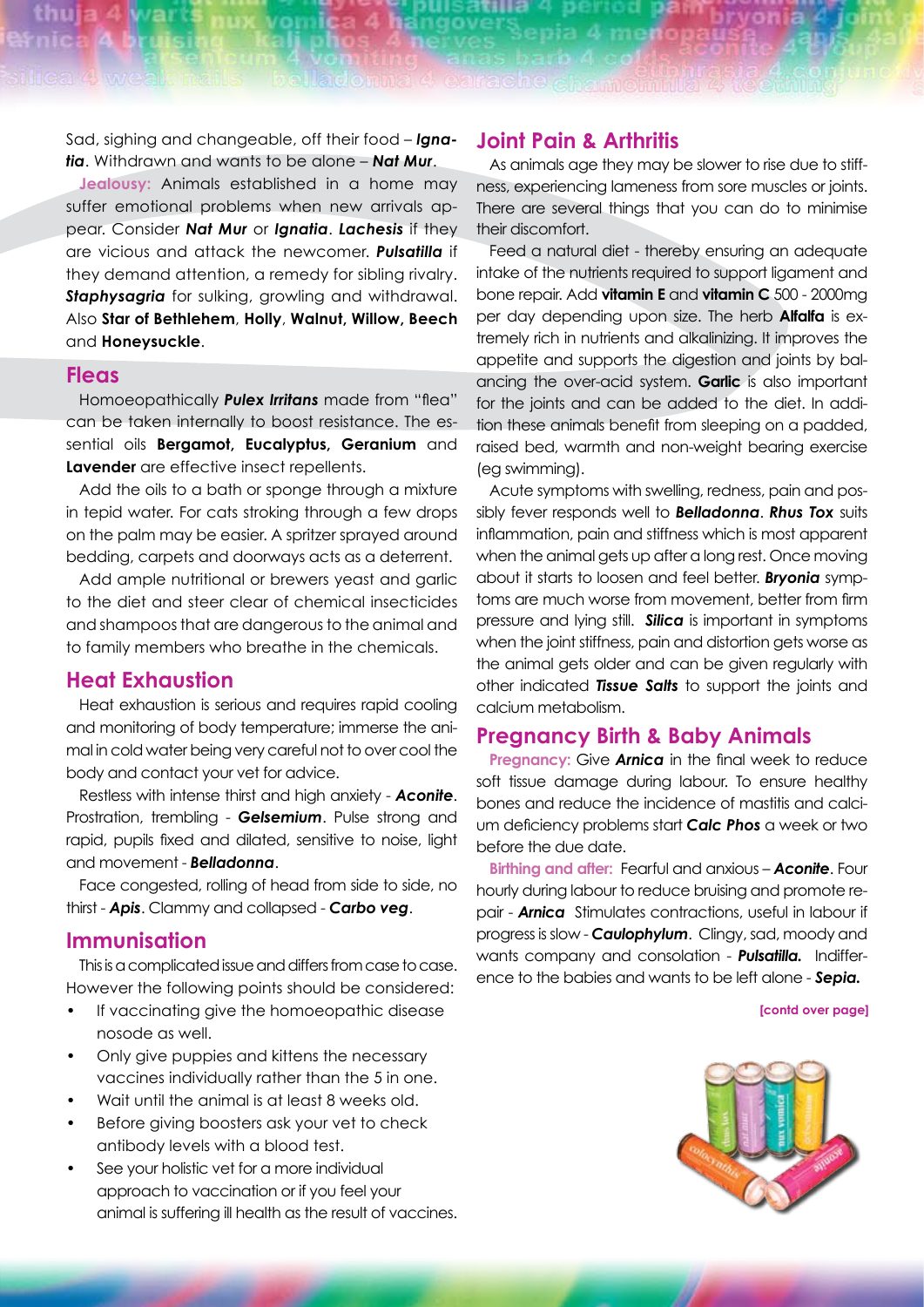**homoeopathy Ciuscrip** 

# **Pregnancy etc. [contd]**

Feeding and mastitis: Teat area hot, swollen, pupils dilated, full pulse, excited - *Belladonna*. Teat very hard, general limb stiffness - *Bryonia*. Averse to touch due to pain - *Hepar Sulph*. To increase milk supply – *Urtica Urens*. Recurring mastitis – *Calc Carb*.

**Ailments of Puppies:** Puppies who have not had a very good start to life and have weak appetites, poor coats and rickety joints respond well to *Calc Phos*.

#### **Skin**

When dogs and cats scratch a great deal despite every hygienic and local measure try either *Sulphur* (hot, greedy and often rather smelly) or *Arsenicum* (chilly, nervous and always grooming themselves). Boils, pimples and pussy eruptions – *Hepar Sulph*. Hair loss, ringworm – *Sepia*. Acute, wet eczema – *Rhus Tox*.

Pustules, boils, diseased claws and delicate skin that doesn't heal well – *Silica*. *Silica* in conjunction with *Kali Sulph* is excellent for conditioning the coat. *Kali Sulph* is indicated for sore paws with scaling of the skin. *Hepar Sulph*, *Graphites* or *Silica* - for cysts between the toes.

#### **Tissue Salts**

Working at a cellular level tissue salts help balance and improve the absorption and uptake of minerals and nutrients.

#### **Surgery**

In the event that your animal needs surgery give *Arnica* and *Hypericum* 4 hourly, preferably starting a day or two before the surgery and continue for a few days to promote healing. For abdominal surgery add *Bellis Perennis*. Surgery involving bone and ligaments – *Ruta Grav.* Adverse reactions to anaesthetics - *Phosphorus*.

*m ni mi*

*maximum* im

 $\Omega$ a  $\mathbf c$ 

*um* d o se

#### **Travel Sickness**

Give 2 or 3 doses before travel. If the usual reaction is very severe, start the day before travel. Severe nausea and dizziness - *Cocculus.*  Nausea, vomiting and excess saliva – *Ipecac*. Nausea and dizziness from fumes - *Petroleum*. Digestive disturbance, nausea – *Nux Vomica*.

#### **Urinary Problems & Cystitis**

Examination and diagnosis by your vet is important as animals can die quickly of kidney failure if the bladder is totally blocked. Classic cystitis, with the typical frequency of passing urine and associated pain – *Cantharis*. Absence of urine, a few doses of *Apis* helps to encourage urination. Incontinence in a spayed animal, helpful for dogs who dribble urine when excited - *Pulsatilla*. Incontinence during the early part of the night – *Sepia*. monly used remedy for worming and and and the section of the monly used remember of whom the exist of the section of the same of the same of the same of the same of the same of the same of the same of the same of the same

#### **Worms**

The best time to worm your animals is in the days before the full moon, as this is when the worms are more active and therefore easier to remove from the body. *Cina* is the most com-